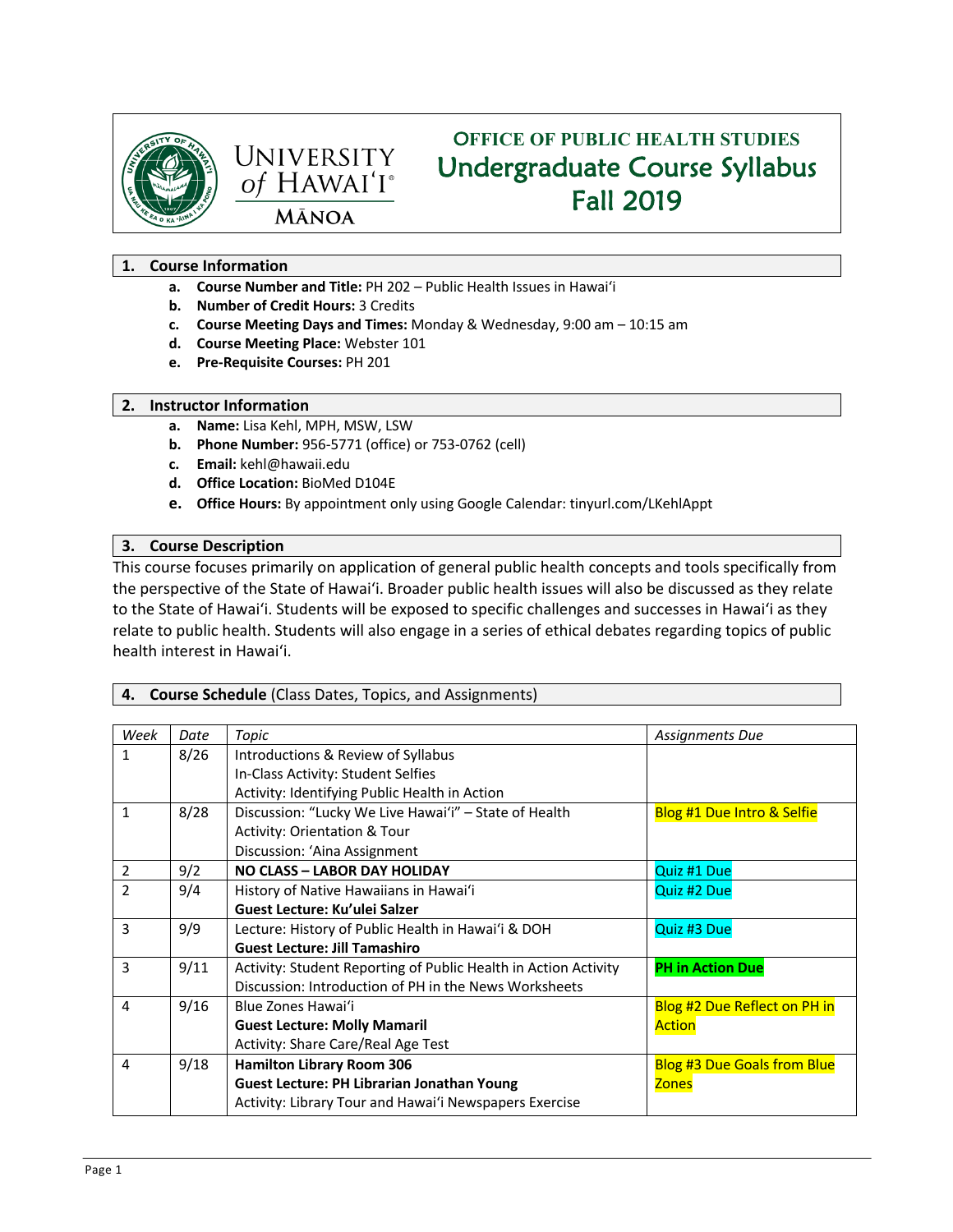| 5              | 9/23  | Hawaiian History in Film: "Picture Bride"                      | Quiz #4 Due                         |
|----------------|-------|----------------------------------------------------------------|-------------------------------------|
|                |       | (In-Class Movie)                                               |                                     |
| 5              | 9/25  | Hawaiian History in Film: "Picture Bride"                      | Quiz #5 Due                         |
|                |       | (In-Class Movie Continued)                                     |                                     |
|                |       | Discussion: "Picture Bride" Movie critique & Hawaiian          |                                     |
|                |       | plantation life                                                |                                     |
| 6              | 9/30  | Discussion: Micronesian Immigration & COFA                     | Quiz #6 Due                         |
| 6              | 10/2  | Activity: Sharing Public Health in the Local News Worksheets   | PH in the News Due                  |
| $\overline{7}$ | 10/7  | Lecture/Discussion: Lessons in Cultural Competence             | <b>Blog #4 on COFA Exercise</b>     |
|                |       | *Challenge/Success Groups Assigned                             |                                     |
| $\overline{7}$ | 10/9  | Activity: Health Communication & Developing a Culturally       | Quiz #7 Due                         |
|                |       | Appropriate Public Service Announcement                        |                                     |
| 8              | 10/14 | Discussion: MRSA & Hawaiian Beaches                            | Quiz #8 Due                         |
|                |       | Lecture: Tourism & Disease Transmission                        |                                     |
|                |       | <b>Guest Lecture: Denise Nelson-Hurwitz, PhD</b>               |                                     |
|                |       | Selection of Challenge/Success Topics                          |                                     |
| 8              | 10/16 | Discussion: Practices for Protecting Locals & Tourists         | <b>Blog #5 Due on PSA</b>           |
|                |       | Lecture: Tourism & Influenza Transmission                      |                                     |
|                |       | <b>Guest Lecture: Denise Nelson-Hurwitz, PhD</b>               |                                     |
| 9              | 10/21 | Lecture: Environmental Health in Hawai'i (drinking & ocean     | Quiz #9 Due                         |
|                |       | water quality, climate change, vog & air quality)              |                                     |
|                |       | Discussion: Community Windshield Assessments                   |                                     |
| 9              | 10/23 | <b>ACTIVE SHOOTER TRAINING</b>                                 | Quiz #10 Due                        |
|                |       | Presented by the Department of Public Safety                   |                                     |
| 10             | 10/28 | Lecture: Social Norms, Addiction, and Tobacco Control Policies | Quiz #11 Due                        |
|                |       | <b>Guest Lecture: Jill Tamashiro</b>                           |                                     |
| 10             | 10/30 | Health Policy in Hawai'i - Advocacy in Action                  | <b>Blog #6 Due on Social Norms</b>  |
|                |       | Guest Lecture: Trish La Chica & Scott Stensrud - Hawaii Public | & Tobacco                           |
|                |       | <b>Health Institute</b>                                        |                                     |
| 11             | 11/4  | Lecture: Built Environment                                     | <b>Windshield Assessment Due</b>    |
|                |       | Discussion: Sharing Community Windshield Assessments           |                                     |
|                |       | *Challenge/Success Group Work Time                             |                                     |
| 11             | 11/6  | Activity: Developing the Built Environment (Linkages to Urban  |                                     |
|                | 11/11 | Planning)<br>NO CLASS - VETERANS' DAY HOLIDAY                  |                                     |
| 12             |       |                                                                | Blog #7 Due on Built<br>Environment |
| 12             | 11/13 | Medical-Legal Partnership                                      | Quiz #12 Due                        |
|                |       | <b>Guest Lecture: Dina Shek</b>                                |                                     |
| 13             | 11/18 | Lecture: Hawai'i Government: How It Works                      | <b>DRAFT SLIDES DUE</b>             |
|                |       | Honolulu City Council & Hawai'i State Legislature              |                                     |
| 13             | 11/20 | Lecture: Health in a Rural Environment - workforce shortages,  | <b>Blog #8 Due on City</b>          |
|                |       | land preservation, access to care & education                  | Gov't/State Gov't                   |
| 14             | 11/25 | Lecture: Health in an Urban Environment - Overcrowding,        |                                     |
|                |       | traffic/pollution, population growth, homelessness             |                                     |
| 14             | 11/27 | Lecture: Sustainability & Food Insecurity Video: "Seeds Of     | Blog #9 Due Follow up on Blue       |
|                |       | Hope Documentary" (Educational Version)                        | <b>Zones Goals</b>                  |
|                |       | (This is the day before Thanksgiving)                          |                                     |
| 15             | 12/2  | Student Presentations: Public Health Challenges/Successes in   | <b>C/S Presentations</b>            |
|                |       | Hawai'i                                                        |                                     |
| 15             | 12/4  | Remaining Student Presentations: Public Health                 | <b>C/S Presentations</b>            |
|                |       | Challenges/Successes in Hawai'i                                |                                     |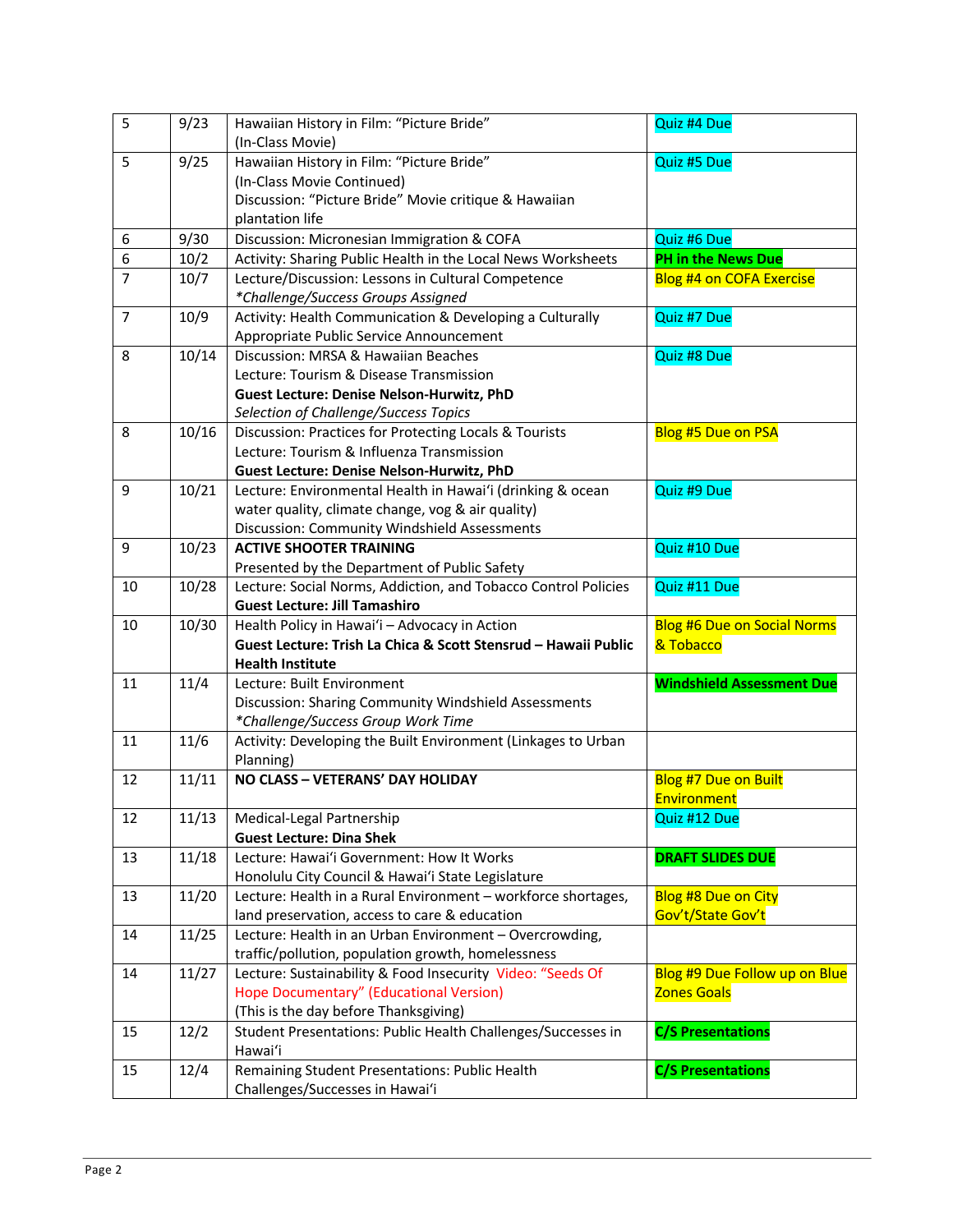| 16 | 12/9  | Discussion & Activity: Engaging in a Statewide Discussion -<br>balancing concerns from both perspectives<br>Activity: Balancing the Budget - Funding Allocation for<br>Healthcare | <b>Aina Activity &amp; Blog Due</b>              |
|----|-------|-----------------------------------------------------------------------------------------------------------------------------------------------------------------------------------|--------------------------------------------------|
| 16 | 12/11 | Discussion: Course Review & Evaluation                                                                                                                                            | <b>Blog 10 Due Reflect on Course</b><br>& Future |

#### **5. Required Text or Readings**

Required Readings & Media on Laulima or Distributed in Class (during the semester, the instructor or invited speakers may assign additional readings that do not appear on this syllabus).

## **6. Description of Course Assignments**

*Blog Reflections***:** Students are required to post blogs on the course Laulima for 8 of the 10 dates specified. If more than 8 blogs are completed, remaining blogs may be counted as extra credit. Specific guidance questions will be provided for each blog. Blogs should be **no less than two paragraphs and include clear answers to all the questions asked in the prompt**. Blogs are intended to promote student reflection as it relates to previous class activities and discussions. As such, blogs must be written after designated class time, and **prior to class (6am)** on the day they are due. A maximum of five (5) points will be granted for each completed blog of high quality.

*"Public Health in Action" Activity***:** Students will explore their community and identify 3 observations of "public health in action." Students will then use **Google Slides** to report the place/location of action, specific action observed, and 2-3 sentences connecting the action to public health. All students must use Google Slides and share with kehl@hawaii.edu by class time on the day it is due (9/11), for full credit. The assignment will be discussed in further detail during the 8/28 class session.

*Quizzes*: Online quizzes will be given periodically throughout the semester utilizing Laulima "Tests & Quizzes" tab and limited in time to 20-30 minutes. Quizzes will consist of a combination of multiple choice, matching, and/or short answer, and will focus on readings, class lectures, discussions, and videos. Quizzes must be completed prior to class (6am) on the day they are due. **No makeup quizzes will be allowed** except in cases of excused athletic absences or due to accommodations arranged through KOKUA. In cases of excused athletic absences or due to accommodations arranged through KOKUA, students will have a 1-week window upon return to class in which to schedule a makeup quiz.

*Public Health in the News Worksheet & Presentation***:** Students will be required to complete the Public Health in the News Worksheet electronically (typed) using the worksheet template provided. Completed worksheets should be submitted as a **WORD** or **PDF** document using Laulima Assignments by class time on the day it is due (10/2), and students should have either a hard copy or ready access to an electronic copy of their worksheet during class time. Completed Public Health in the News worksheets will be presented (informally) during the class and used for a group activity.

*Community Windshield Assessment***:** As an assessment of your individual community and built environment, students are asked to complete a community windshield assessment in their current home community. Please complete the assessment using your primary means of transportation (e.g. walking, bus, car, bike). Students will be required to complete the Windshield Assessment electronically (typed) using the worksheet template provided. Completed worksheets should be submitted as a **WORD** or **PDF** document using Laulima Assignments by class time on the day it is due (11/4), and students should have either a hard copy or ready access to an electronic copy of their worksheet during class time. Completed Windshield Assessments will be presented (informally) during the class and used for a group activity.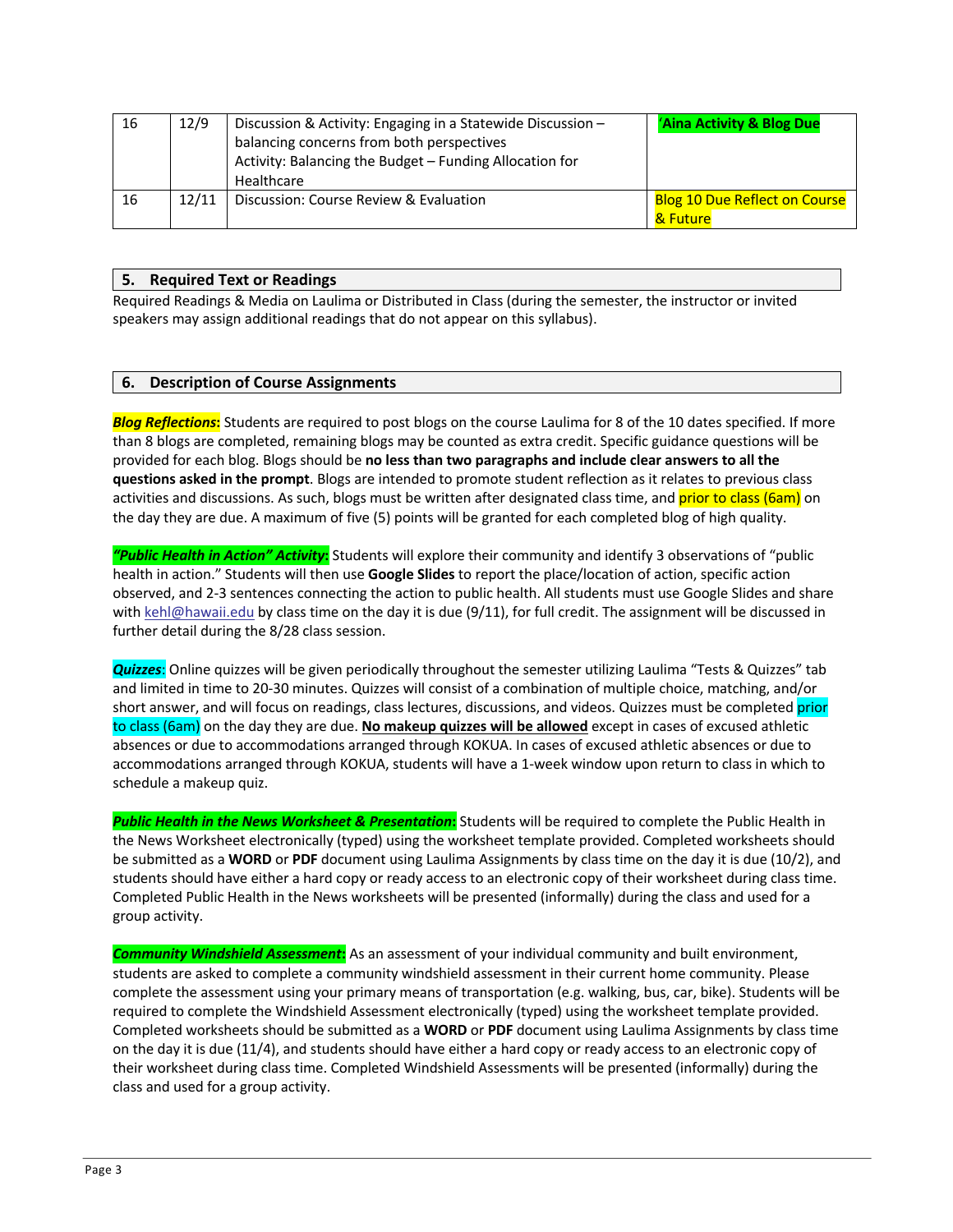*'Aina (Land) Connection Experience***:** Outside of class, **prior to Monday 12/9** students must participate in at least one approved 'aina (land) connection experience. The purpose of this assignment is to promote a hands-on understanding of Hawaiian values and culture while working in a local community environment. Approved 'aina (land) connection experiences include a session of volunteer work at the University of Hawai'i at Manoa lo'i (taro patch), located on Dole Street, or a volunteer work session at Kokua Kalihi Valley's Ho'oulu 'Aina. Other, similar experiences may count as credit for this activity if approval is obtained from the instructor **PRIOR** to the experience. To receive full credit for this activity, students must provide a photo of themselves working at the site (submitted via Laulima Forums) and must reflect on the experience in a full, dedicated blog/forum post, of at least 2 paragraphs, describing what you did and what you learned **within 10 days of participating in the activity**. Points will be deducted for not getting approval prior to participating in the activity, for posting more than 10 days after completing the activity, and for not submitting a photo.

*Public Health Challenge & Success Presentation***:** Working in assigned groups of 3, students will develop and deliver an 8-10 minute presentation regarding a selected, and approved, public health challenge topic and an unrelated public health success topic focused on Hawai'i. **Google Slides** must be used for all presentations. Presentations should include 1) a brief background on each the challenge and success, 2) description of each the challenge and success, 3) identification of key stakeholders/interests for each, 4) discussion of public health significance of each, 5) potential solutions to the challenge, as well as 6) how public health beyond Hawai'i can learn from the success. Presentations will be stopped if they exceed 12 minutes per group. Of the 30 points allotted to this assignment, 5 points will be awarded for sharing a DRAFT of **Google Slides** with kehl@hawaii.edu by 11/18, 15 points will be awarded for content, and 10 points will be awarded for quality of presentation delivery by each individual.

| <b>Assignment</b>                                   | <b>Points</b> | Percentage<br>of Total |
|-----------------------------------------------------|---------------|------------------------|
| Class Attendance/Participation                      | 60            | 20%                    |
| <b>Weekly Blog Reflections</b>                      | 40            | 20%                    |
| 'Aina (Land) Connection Experience                  | 20            | 10%                    |
| Public Health in Action Activity & Presentation     |               |                        |
| Public Health in the News Worksheet & Presentation  |               | 20%                    |
| <b>Community Windshield Assessment</b><br>15        |               |                        |
| <b>Public Health Challenge/Success Presentation</b> |               | 15%                    |
| Quizzes                                             | 60            | 15%                    |

## **7. Grading Rubric For Course Assignments**

#### 8. **Grading Scale:**

| This course will use $+/-$ grading system |                                                                                                                                                                                                                                                               |  |
|-------------------------------------------|---------------------------------------------------------------------------------------------------------------------------------------------------------------------------------------------------------------------------------------------------------------|--|
| $A =$<br>90-100                           | Excellent, distinctive work. Demonstrates sophisticated understanding: Nuanced and<br>insightful account, powerful and effective application of concepts, frameworks and theories                                                                             |  |
|                                           | discussed in class and articulated in written work. [97-100, A+; 93-96, A; 90-92, A-]                                                                                                                                                                         |  |
| $B =$<br>80-89                            | Above average work. Demonstrates accomplished understanding: Thorough, well-<br>documented account; adequate and apt application of concepts, frameworks and theories<br>discussed in class and articulated in written work. [87-89, B+; 83-86, B; 80-82, B-] |  |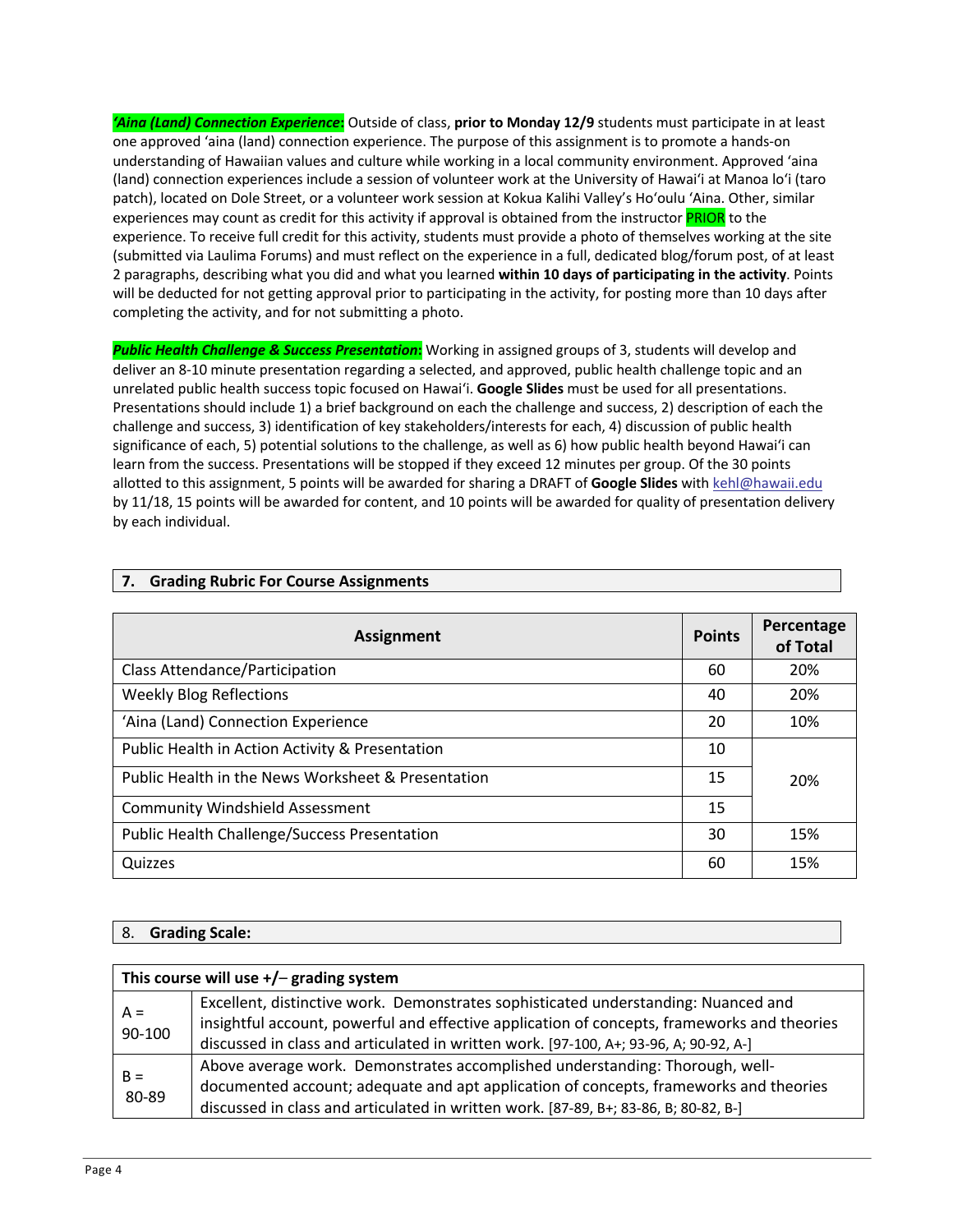| $C =$<br>70-79 | Average work, sufficient, but not distinctive. Acceptable view with some misconceptions or<br>oversight; not fully supported; acceptable but limited application of concepts, frameworks<br>and theories discussed in class. [77-79, C+; 73-76, C; 70-72, C-] |
|----------------|---------------------------------------------------------------------------------------------------------------------------------------------------------------------------------------------------------------------------------------------------------------|
| $D =$<br>60-69 | Poor, insufficient work. Naïve or inadequate understanding: simplistic account and use of<br>concepts, frameworks and theories discussed in class. Unable to articulate thoughts and ideas<br>in written work. [67-69, D+; 63-66, D; 60-62, D-]               |
| F < 60         | Unacceptable work                                                                                                                                                                                                                                             |

## 9. **Course Policies:**

- **1. Do the assignments on-time.** All students are expected to read the assigned articles/documents on Laulima by the respective dates of discussion, and complete all course assignments at undergraduate-level proficiency. Maximum benefit from this class can be achieved only if you attend class, complete the readings, assignments, and projects as they are assigned, and actively participate in the class discussions. It is the student's professional responsibility to be aware of the assignment deadlines and make the instructor aware of any reasons why you may not be able to meet them before the deadline passes. Your grade for the course can, and will, be affected by late work. Points will be deducted for late assignments, especially if no communication has been made before the deadline passes.
- **2. Show up on time and participate.** All students are expected to show up on time and attend all classes. Since so much "in-class" learning and participation will be occurring, missing a class means missing critical knowledge, activities, and experiences that are difficult to re-create. In this course, each class builds on previous class content and prepares the student for future classes. If a student misses a class they are encouraged to set up an appointment to review missed course material with the instructor before the next class session. If more than two classes are missed, it could affect the student's grade for the overall course. It is the student's professional responsibility to notify the instructor of any anticipated absences in advance.
- **3. Use the proper format.** All written assignments must be typed with student's name and date all listed at the top of the page of the assignment. When necessary please use APA format (double-spaced, 1-inch margins, 11 or 12-point font, and with proper citations throughout). Handwritten assignments are not acceptable. Submit all assignments by class time on the due date through the Laulima system at https://laulima.hawaii.edu/portal unless otherwise stated. Please ensure that your document is Microsoft Word compatible. You should also have access to your assignments, either electronically or printed out, for review during class unless otherwise specified.
- **4. Grades.** Final grades are based on completed assignments, prompt class attendance, and participation. All assignments must be completed for a passing grade. There will be no extra credit assignments. Submit all assignments through the drop box system in Laulima system at https://laulima.hawaii.edu/portal. Assignments must be submitted prior to class time on the due date to receive full credit for the assignment. Points will be deducted for late assignments. Grades can and will be affected by late work.
- **5. Use references wisely.** Original written work is expected with appropriate citation of references. All references need to have author, title, year, publishers, place of publishers, journal name, volume and issue number, and page numbers. All written work must follow APA (American Psychological Association) citation and referencing style.
- **6. Conduct Code—Do original work**. Plagiarism is unacceptable and will result in a failing grade for the assignment and possibly for the course, depending on the extent of the violation. Please be familiar with the University of Hawai'i Student Conduct Code, available online, at the Office of Student Affairs at the Student Services.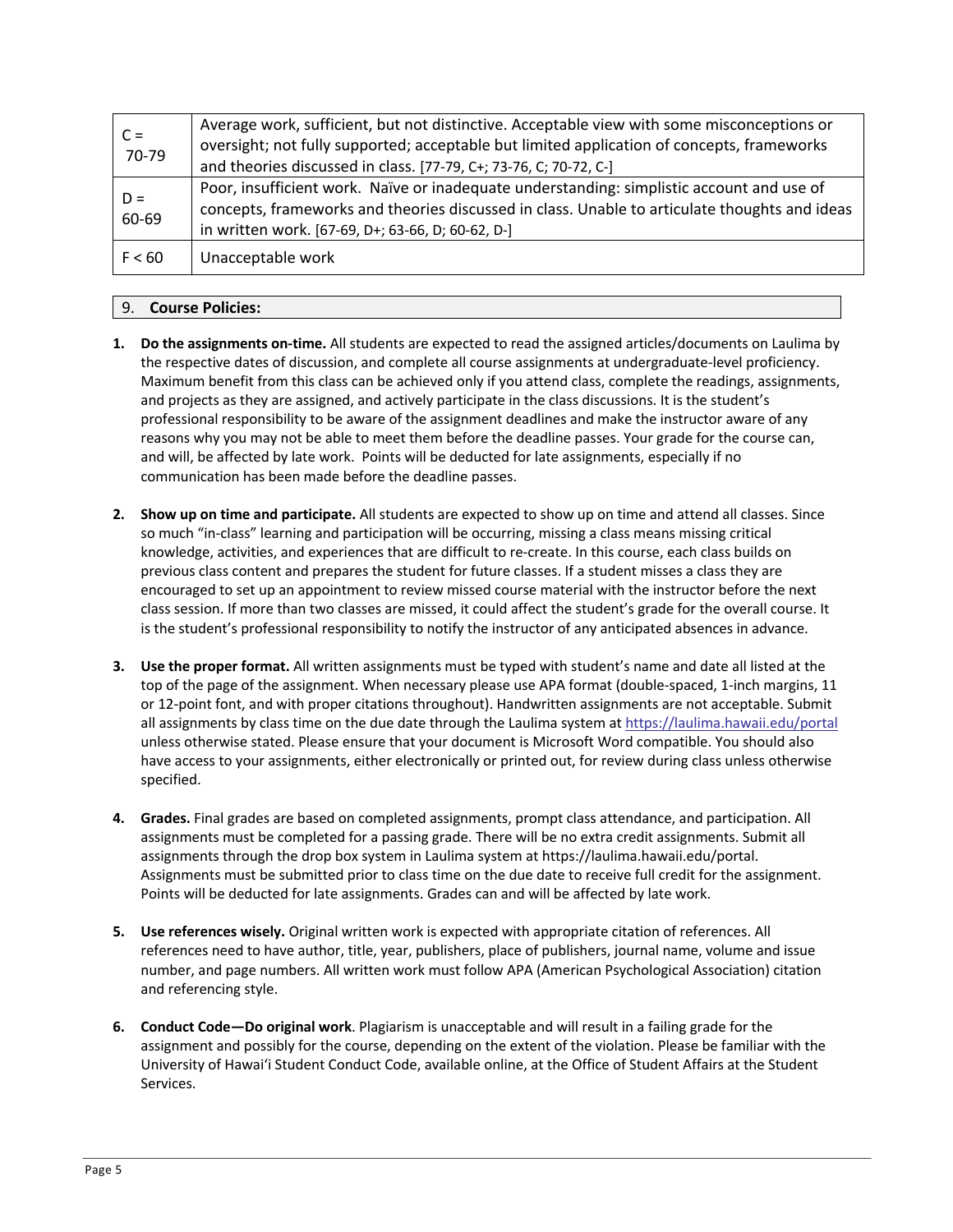- **7. Syllabus may be revised as needed.** The course schedule and assignments may need to be revised and some topics re-scheduled depending on the availability of guest speakers, pace of the learning, size of class, and the needs of the students.
- **8. Appointments with instructor**. Students are welcomed and encouraged to meet with the course instructor to review their progress, or clarify course assignments and expectations. Please schedule a time to meet with the instructor by email.

## 10. **Student Learning Objectives For the Course:**

- Identify and discuss a range of real-world public health problems
- Identify gaps in knowledge related to a public health problem
- Discuss ethical concerns and promote ethical decision making behaviors
- Identify historical events and foundations for ethical discussion
- Engage in critical thinking and both written and oral presentation skills
- Engage in self-directed inquiry & intellectual curiosity
- Actively participate in collaborative and cooperative work among student peers
- Engage in self-assessment & reflection among students
- Foster a sense of cultural awareness & social justice
- Foster a respect for differences in cultural and personal identity
- Encourage stewardship of the natural environment, including respect for natural resources & sustainability

## **11. University Policies for Opportunity and Accommodation:**

#### • **Equal Opportunity and Affirmative Policy**

The University of Hawai'i is an equal opportunity/affirmative action institution and is committed to a policy of nondiscrimination on the basis of race, sex, gender identity and expression, age, religion, color, national origin, ancestry, citizenship, disability, genetic information, marital status, breastfeeding, income assignment for child support, arrest and court record (except as permissible under State law), sexual orientation, national guard absence, status as a covered veteran, pregnancy, and domestic or sexual violence victim status. This policy covers admission and access to and participation, treatment, and employment in the University's programs and activities.

For more information on equal opportunity and affirmative action policies and complaint procedures for the UH Mānoa Campus, contact:

- a) Students: Lori Ideta, Vice Chancellor & Dean of Students, EEO/AA, Title IX & ADA Coordinator Ph.-956- 3290 (V/T); Email ideta@hawaii.edu
- b) Employees: Mie Watanabe, EEO/AA Director, Title IX & ADA Coordinator Ph. 956-7077; Email eeo@hawaii.edu
- c) Students with Disabilities: Vanessa Ito, KOKUA Program Director Ph. 956-7511 or 956-7612 (V/T); Email kokua@hawaii.edu

#### • **Accommodations**

A student who may need an accommodation based on the impact of a disability is invited to contact me privately within the first weeks of the course. I would be happy to work with you and the KOKUA Program (Office for Students with Disabilities) to ensure reasonable accommodations in my course. KOKUA can be reached at 808-956-7511 or 808-956-7612 (voice/text) in room 013 of the Queen Liliuokalani Center for Student Services.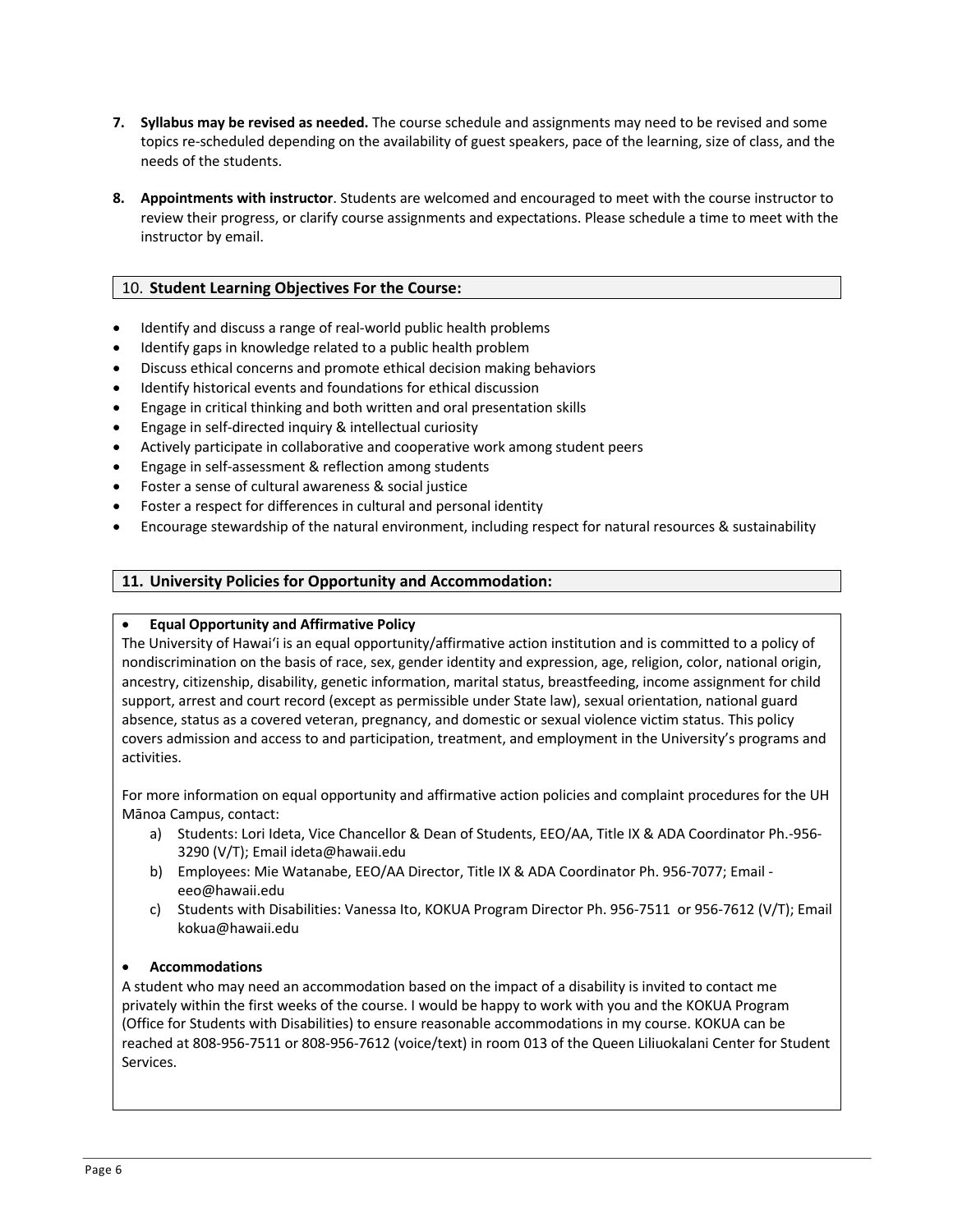#### • **Counseling Services and Mental Health**

From time to time, we all need help managing stress and life problems. At times, school can be overwhelming, especially when balancing other responsibilities such as family and work. University of Hawai'i at Mānoa has a Counseling & Student Development Center (CSDC) that is available to all students.

The phone number is (808) 956-7927. The website is http://manoa.hawaii.edu/counseling/

## • **Hawaii Student Conduct Code and Academic Dishonesty**

Academic dishonesty such a plagiarism, cheating and other forms of dishonesty will result in a failing ("F") grade for the assignment. More than one incident of academic dishonesty will result in failing ("F") grade for the course. Equally, more than one incident will also result in reporting the academic dishonesty to the UH Office of Judicial Affairs. Student should familiarize themselves with the University of Hawaii Student Conduct Code: http://studentaffairs.manoa.hawaii.edu/policies/conduct\_code/

Accordingly: The university expects students to maintain standards of personal integrity that are in harmony with the educational goals of the institution; to respect the rights, privileges, and property of others: and to observe national, state, and local laws and University regulations.

# **12a. Mānoa Institutional Learning Objectives for Undergraduate Students that are Addressed:**

#### **1. Know -- Breadth and Depth of Knowledge**

Students develop their understanding of the world with emphasis on Hawai'i, Asia, and the Pacific by integrating:

- **1b.** Specialized study in an academic field
- **2. Do -- Intellectual and Practical Skills**
- Students improve their abilities to:
- **2a.** Think critically and creatively
- **2c.** Communicate and report
- **3. Value -- Personal and Social Responsibility**

Students demonstrate excellence, integrity, and engagement through:

- **3a.** Continuous learning and personal growth
- **3b.** Respect for people and cultures, in particular Hawaiian culture
- **3d.** Civic participation in their communities

# **12b. Department Approved BA Public Health Competencies Addressed:**

| <b>Public Health</b>                                                               | Competencies:                                                                                                                                                                               |
|------------------------------------------------------------------------------------|---------------------------------------------------------------------------------------------------------------------------------------------------------------------------------------------|
| <b>Domains</b>                                                                     | Students should be able to:                                                                                                                                                                 |
| Role and Importance of<br>Data in Public Health                                    | 1. Identify the basic concepts, methods, and be able to apply qualitative and<br>quantitative tools of public health data collection, use, and analysis in elementary<br>research analyses. |
| <b>Identifying and</b><br><b>Addressing Population</b><br><b>Health Challenges</b> | 1. Apply core concepts of public health, grounded in an ecological perspective to<br>assessing public health issues.                                                                        |